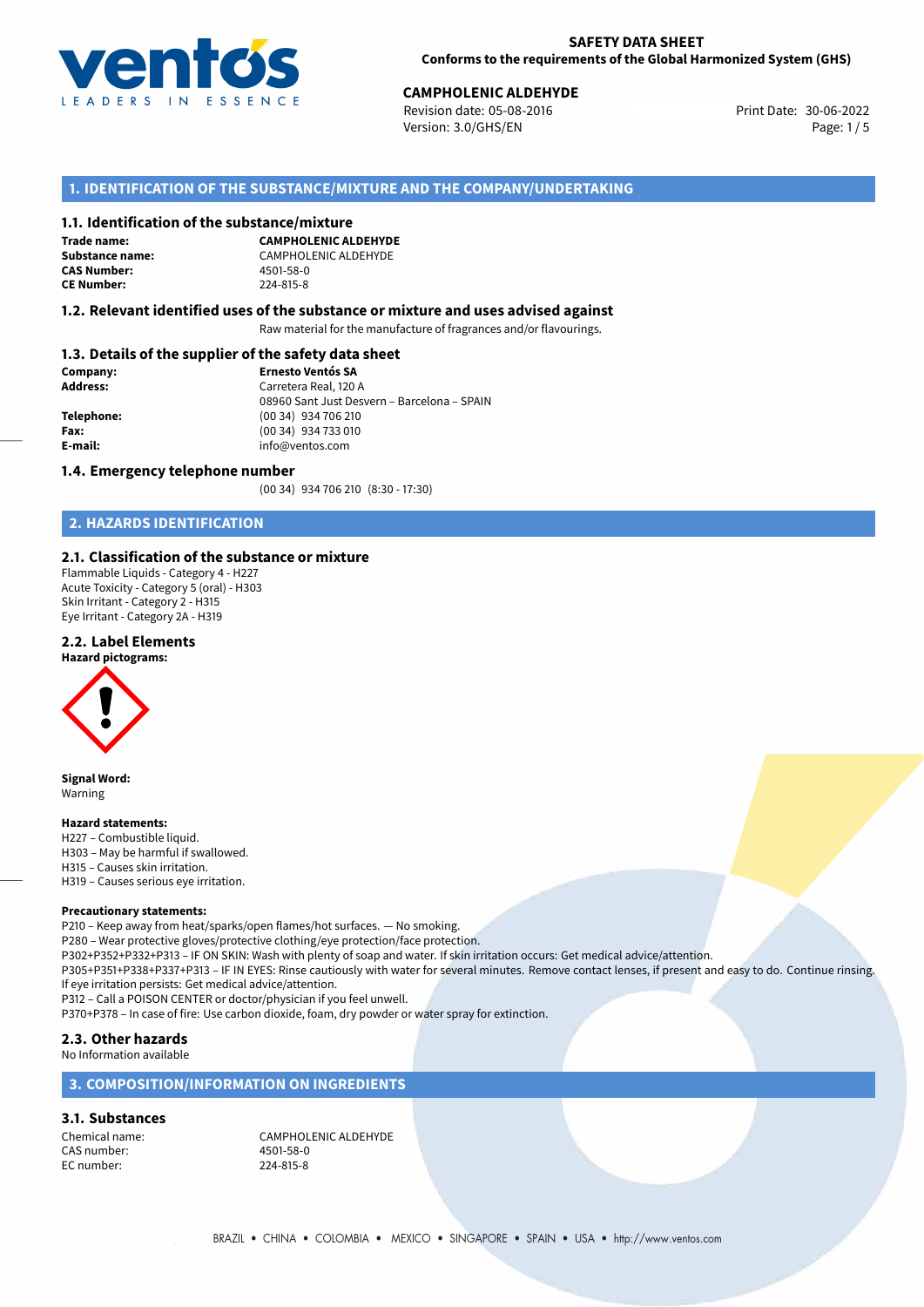

**CAMPHOLENIC ALDEHYDE**<br>
Revision date: 05-08-2016 Print Date: 30-06-2022 Version: 3.0/GHS/EN Page: 2 / 5

#### **Hazardous constituents:**

| <b>Chemical Name</b> | % (w/w)   | CAS No<br><b>EC No</b> | <b>Classification according to GHS</b>                                                                                                                       |
|----------------------|-----------|------------------------|--------------------------------------------------------------------------------------------------------------------------------------------------------------|
| CAMPHOLENIC ALDEHYDE | $\geq$ 50 | 4501-58-0<br>224-815-8 | Flammable Liquids - Category 4 - H227<br>Acute Toxicity - Category 5 (oral) - H303<br>Skin Irritant - Category 2 - H315<br>Eye Irritant - Category 2A - H319 |

[See the full text of the hazard statements in section 16.](#page-4-0)

# **3.2. Mixtures**

Not applicable

## **4. FIRST-AID MEASURES**

#### **4.1. Description of necessary first aid measures**

| Ingestion:    | Rinse mouth with water.<br>Obtain medical advice.                                                                                                    |
|---------------|------------------------------------------------------------------------------------------------------------------------------------------------------|
|               | Keep at rest. Do not induce vomiting.                                                                                                                |
| Eye contact:  | In case of contact with eyes, rinse immediately with plenty of water for at least 15 minutes and seek medical advice.                                |
| Inhalation:   | Remove person to fresh air and keep at rest.<br>Seek immediate medical advice.                                                                       |
| Skin contact: | Take off immediately all contaminated clothing.<br>Thoroughly wash affected skin with soap and water.<br>Seek medical attention if symptoms persist. |

#### **4.2. Most important symptoms and effects, both acute and delayed**

No information available.

#### **4.3. Indication of any immediate medical attention and special treatment needed**

No information available.

#### **5. FIRE-FIGHTING MEASURES**

#### **5.1. Extinguishing Media**

Water spray, carbon dioxide, dry chemical powder or appropriate foam. For safety reasons do not use full water jet.

#### **5.2. Special hazards arising from the substance or mixture**

Known or Anticipated Hazardous Products of Combustion: Emits toxic fumes under fire conditions.

#### **5.3. Advice for firefighters**

High temperatures can lead to high pressures inside closed containers. Avoid inhalation of vapors that are created. Use appropriate respiratory protection. Do not allow spillage of fire to be poured into drains or watercourses. Wear self-contained breathing apparatus and protective clothing.

## **6. ACCIDENTAL RELEASE MEASURES**

#### **6.1. Personal precautions, protective equipment and emergency procedures**

Evacuate surronding areas. Ensure adequate ventilation. Keep unnecessary and unprotected personnel from entering. Do not breathe vapor/spray. Avoid contact with skin and eyes. Information regarding personal protective measures: see section 8.

#### **6.2. Environmental precautions**

To avoid possible contamination of the environment, do not discharge into any drains, surface waters or groundwaters.

#### **6.3. Methods and materials for containment and cleaning up**

Cover with an inert, inorganic, non-combustible absorbent material (e.g. dry-lime, sand, soda ash). Place in covered containers using non-sparking tools and transport outdoors. Avoid open flames or sources of ignition (e.g. pilot lights on gas hot water heater). Ventilate area and wash spill site after material pickup is complete.

#### **6.4. Reference to other sections**

Information regarding exposure controls, personal protection and disposal considerations can be found in sections 8 and 13.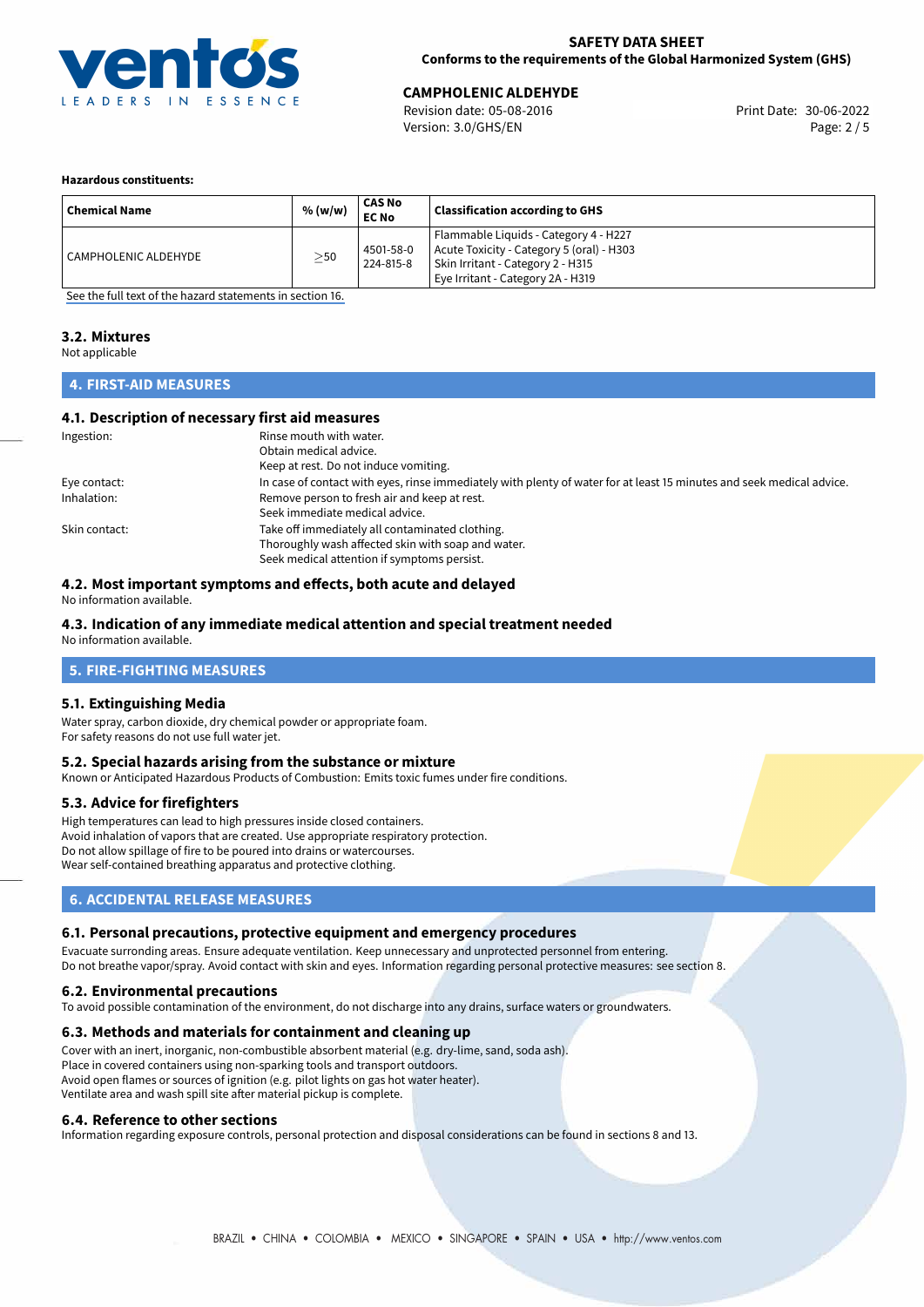

# **CAMPHOLENIC ALDEHYDE**<br>30-06-2022 Revision date: 05-08-2016

Revision date: 05-08-2016 Version: 3.0/GHS/EN Page: 3 / 5

# **7. HANDLING AND STORAGE**

#### **7.1. Precautions for safe handling**

Do not store or handle this material near food or drinking water. Do not smoke. Avoid contact with the eyes, skin and clothing. Wear protective clothing and use glasses. Observe the rules of safety and hygiene at work. Keep in the original container or an alternative made from a compatible material.

# **7.2. Conditions for safe storage, including any incompatibilities**

Store in tightly closed and preferably full containers in a cool, dry and ventilated area, protected from light. Keep away from sources of ignition (e.g. hot surfaces, sparks, flame and static discharges). Keep away from incompatible materials (see section 10).

#### **7.3. Specific end use(s)**

No information available.

**8. EXPOSURE CONTROLS AND PERSONAL PROTECTION**

# **8.1. Control parameters**

Components with occupational exposure limits: None known.

#### **8.2. Exposure controls**

Measures should be taken to prevent materials from being splashed into the body. Provide adequate ventilation, according to the conditions of use. Use a mechanical exhaust if required.

#### **8.3. Individual protection measures, such as personal protective equipment**

| Eye/Face protection:             | Chemical safety goggles are recommended. Wash contaminated goggles before reuse.                                                            |
|----------------------------------|---------------------------------------------------------------------------------------------------------------------------------------------|
| Hand Protection:                 | Chemical-resistant gloves are recommended. Wash contaminated gloves before reuse.                                                           |
| Body protection:                 | Personal protective equipment for the body should be selected based on the task being performed and the risks<br>involved.                  |
| Respiratory Protection:          | In case of insufficient ventilation, use suitable respiratory equipment.                                                                    |
| Environmental exposure controls: | Emissions from ventilation or process equipment should be checked to ensure they comply with environmental<br>protection legislation.       |
|                                  | In some cases, filters or engineering modifications to the process equipment will be necessary to reduce emissions to<br>acceptable levels. |
|                                  |                                                                                                                                             |

## **9. PHYSICAL AND CHEMICAL PROPERTIES**

#### **9.1. Information on basic physical and chemical properties**

| Appearance:                            | Liquid                       |
|----------------------------------------|------------------------------|
| Colour:                                | Conforms to standard         |
| Odour:                                 | Conforms to standard         |
| Odour theshold:                        | Not determined               |
| pH:                                    | Not determined               |
| Melting point/freezing point:          | Not determined               |
| Boling point/boiling range:            | 83°C (1 mm Hg)               |
| Flash point:                           | $67^{\circ}$ C               |
| Evaporation rate:                      | Not determined               |
| Flammability:                          | Not determined               |
| Lower flammability/Explosive limit:    | Not determined               |
| Upper flammability/Explosive limit:    | Not determined               |
| Vapour pressure:                       | $0,415$ mm Hg (25°C)         |
| Vapour Density:                        | Not determined               |
| Density:                               | $0,914-0,925$ g/mL (20°C)    |
| Relative density:                      | $0,914 - 0,925(20^{\circ}C)$ |
| Water solubility:                      | <b>INSOLUBLE IN WATER</b>    |
| Solubility in other solvents:          | Not determined               |
| Partition coefficient n-octanol/water: | Not determined               |
| Auto-ignition temperature:             | Not determined               |
| Decomposition temperature:             | Not determined               |
| Viscosity, dynamic:                    | Not determined               |
| Viscosity, kinematic:                  | Not determined               |
| Explosive properties:                  | Not determined               |
| Oxidising properties:                  | Not determined               |
|                                        |                              |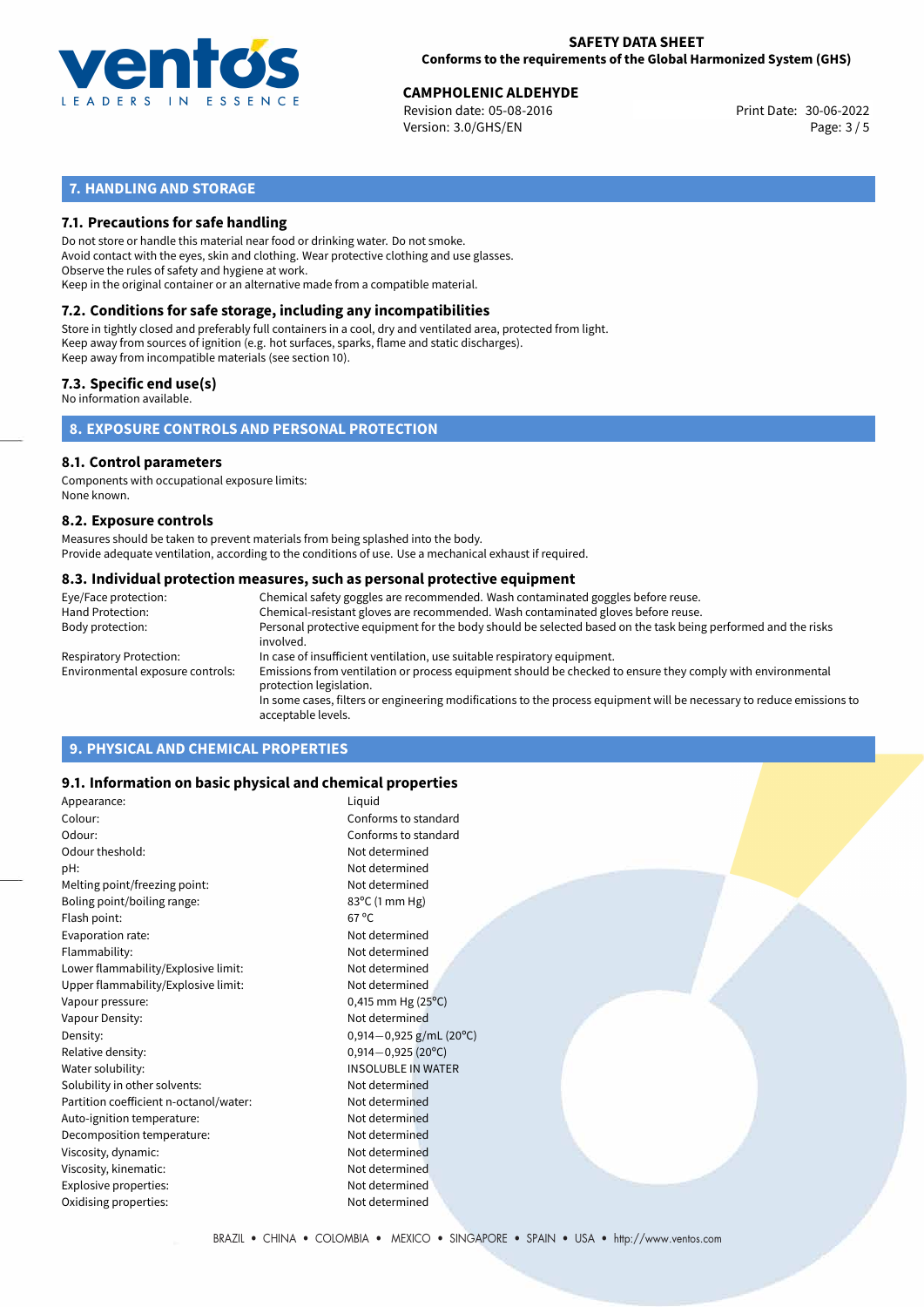

# **CAMPHOLENIC ALDEHYDE**<br>30-06-2022 Revision date: 05-08-2016

Revision date: 05-08-2016 Version: 3.0/GHS/EN Page: 4 / 5

# **10. STABILITY AND REACTIVITY**

#### **10.1. Reactivity**

No hazardous reactions if stored and handled as prescribed/indicated.

#### **10.2. Chemical stability**

The product is stable if stored and handled as prescribed/indicated.

#### **10.3. Possibility of hazardous reactions**

No hazardous reactions if stored and handled as prescribed/indicated.

#### **10.4. Conditions to Avoid**

Conditions to Avoid: Excessive heat, flame or other ignition sources.

#### **10.5. Incompatible materials**

Avoid contact with strong acids and bases and oxidizing agents.

#### **10.6. Hazardous decomposition products**

During combustion may form carbon monoxide and unidentified organic compounds.

#### **11. TOXICOLOGICAL INFORMATION**

| May be harmful if swallowed.                                              |
|---------------------------------------------------------------------------|
| Causes skin irritation.                                                   |
| Causes serious eye irritation.                                            |
| Based on the data available, the criteria for classification are not met. |
| Based on the data available, the criteria for classification are not met. |
| Based on the data available, the criteria for classification are not met. |
| Based on the data available, the criteria for classification are not met. |
| Based on the data available, the criteria for classification are not met. |
| Based on the data available, the criteria for classification are not met. |
| Based on the data available, the criteria for classification are not met. |
|                                                                           |

## **12. ECOLOGICAL INFORMATION**

#### **12.1. Toxicity**

**Assessment:** Based on the data available, the criteria for classification are not met. **Experimental/calculated data:** No information available.

#### **12.2. Degradability**

No information available.

#### **12.3. Bioaccumulative potential** No information available.

**12.4. Soil mobility**

# No information available.

#### **12.5. Other adverse effects**

See also sections 6, 7, 13 and 15 Do not allow to get into waste water or waterways.

#### **13. DISPOSAL CONSIDERATIONS**

#### **13.1. Waste treatment methods**

Dispose of in accordance with national and local environmental regulations.